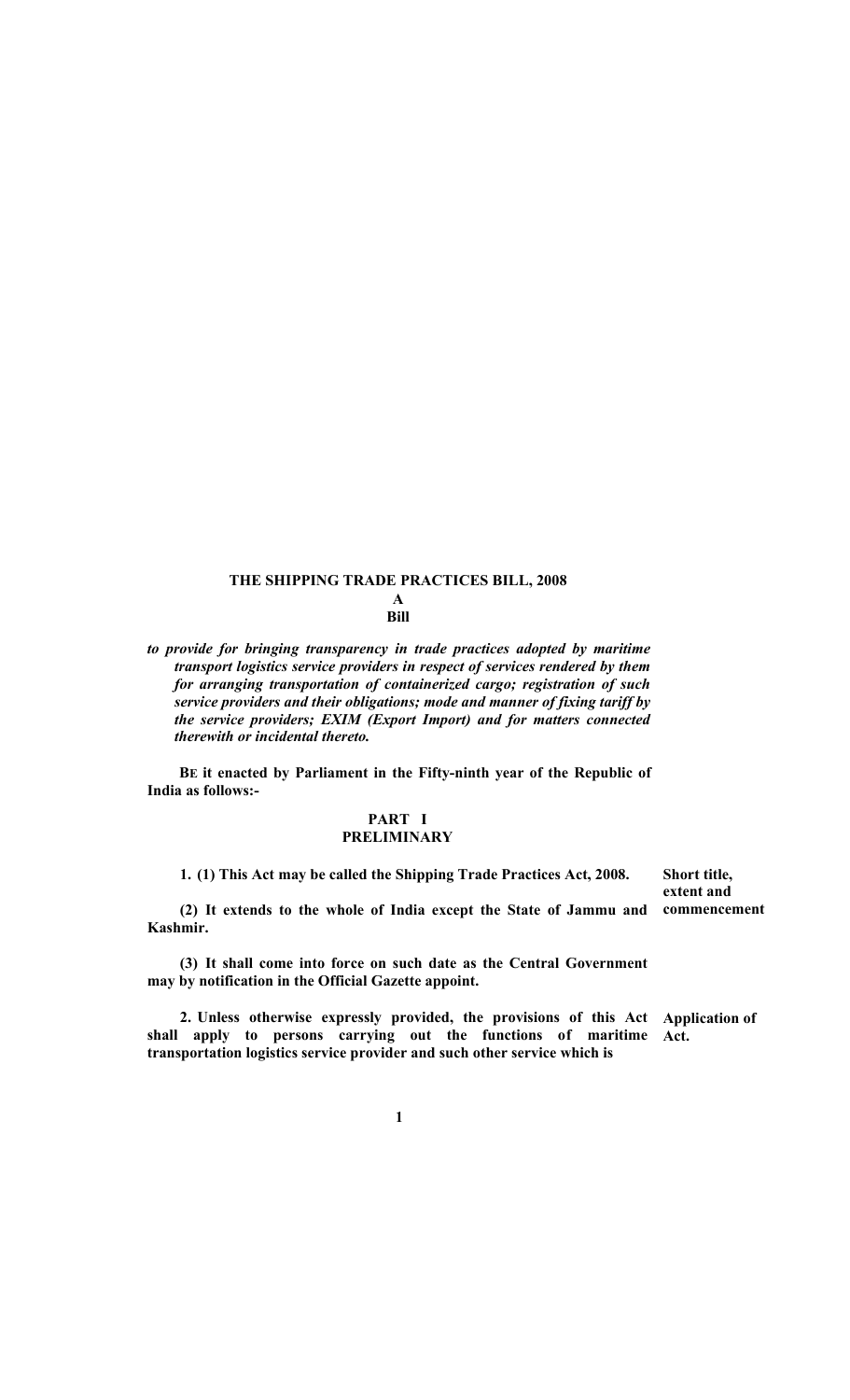**a part of logistic chain in regard to EXIM (export import) containerised cargo by:** 

**(a) providing services in relation to carriage or transportation by sea or in combination with air, road or rail or any other mode;** 

**(b) providing warehousing services including CFS/ICD operations as laid down under the Customs Act, 1962; or** 

*52 of 1962.* 

**(c) providing services relating to stuffing and destuffing of containers.** 

**3. (1) In this Act, unless the context otherwise requires,—** 

**Definitions.** 

**(a) "appellate authority" means the appellate authority designated as such under sub-section (1) of section 16;** 

**(b) "common carrier" means a person holding** itself **out to the general public to provide transportation by water or sea for passengers or for the purposes of exim containerized cargo between one port or point of receipt in India, and any other port, or point of delivery within the country or any other port or point of delivery in a foreign country for consideration, and** 

**(i) assumes responsibility for such transportation from one port or point of receipt in India to the port or point of delivery at the destination within the country or abroad and;** 

**(ii) utilizes, for all or part of that transportation, a vessel operating on the waterways or on high seas between ports in India and a port in a foreign country except that the term does not include a tramp ship or a chemical or liquid parcel tanker.** 

**(c) "competent authority" means the competent authority designated as such under section 5;** 

**(d) "maritime transportation logistics service" means services provided in relation to carriage or transportation by sea or in combination with air, road or rail or any other mode of transport provided by a non-vessel owning common carrier, a common carrier, a forwarding agent, a freight forwarder or a cargo consolidator, and other multimodal transport operators;** 

**(e) "maritime transportation logistics service provider" means the person providing maritime transportation logistics service;** 

**(f) "prescribed" means prescribed by rules made under this Act.** 

*28 of 1993.*  **(2) The words and expressions not defined in this Act but defined in the Multimodal Transportation of Goods Act, 1993 shall have the meaning assigned to them in that Act.**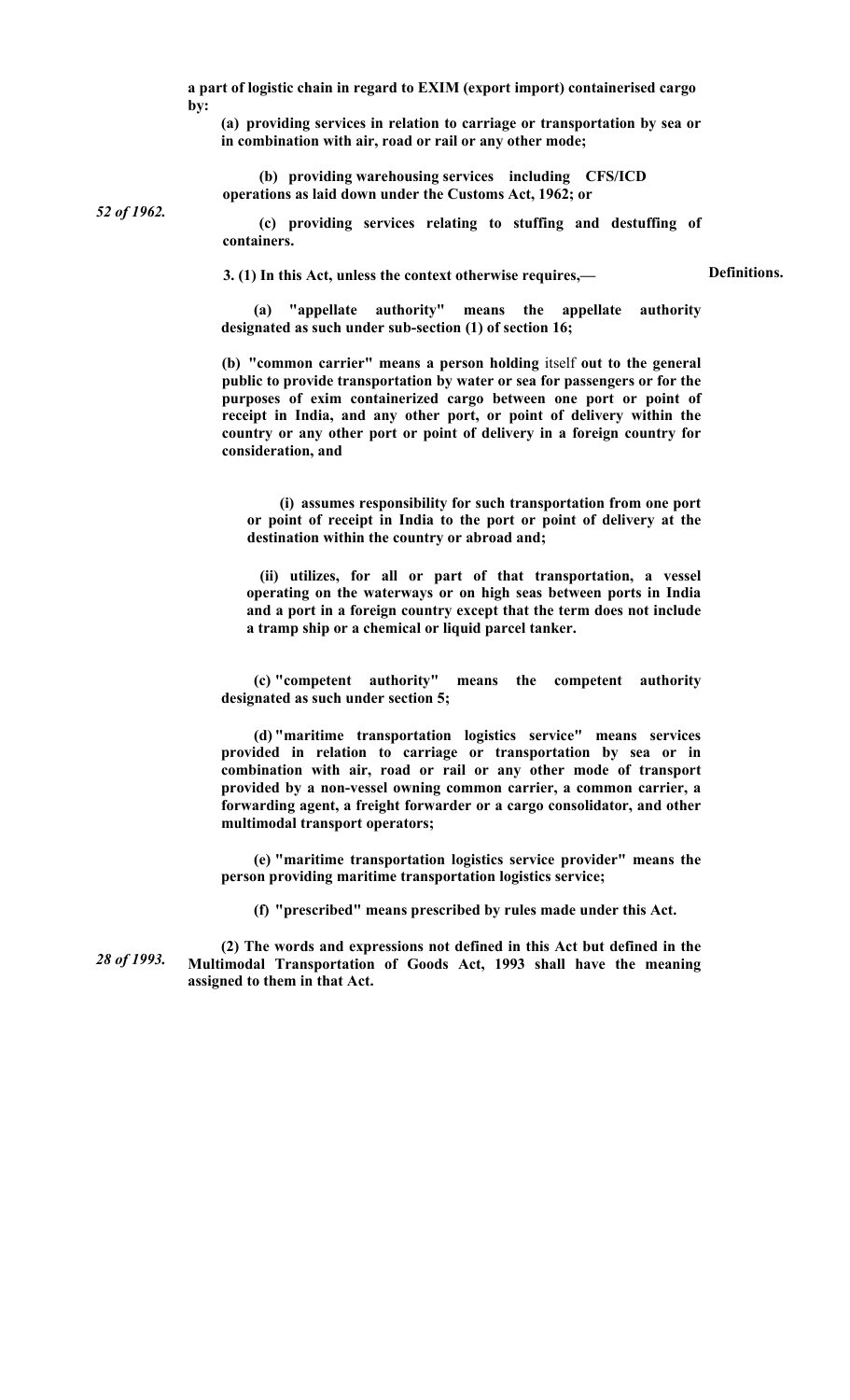### **PART II**

## **REGISTRATION FOR PRVODING MARITIME TRANSPORTATION LOGISTICS SERVICE**

**4. No person shall carry on or commence the business of maritime transportation logistics service unless he is registered under this Act.** 

**Provided that a person carrying out the business of maritime transportation logistics service immediately before the commencement of the Act, may continue to do so for a period of three months after such commencement:** 

*28 of 1993.* 

**Provided further that if the maritime transportation logistics service provider has made an application for registration within the said period of three months, then, he may continue his business till the disposal of the application:** 

**Provided also that a person registered under the Multimodal Transportation of Goods Act, 1993 shall, within a period of three months, after the commencement of this Act, comply with the requirement for registration under this Act, relating to the payment of fee, providing a bank guarantee or insurance cover, as the case may be, as are in excess of the Multimodal Transportation of Goods Act, 1993.** 

**5. The Central Government may by notification, designate an officer,**  Appointment not below the rank of a Director to the Government of India, to be the of competent **competent authority, for the purposes of this Act and provide it with such other officers and staff as may be considered necessary.** 

**6. (1) An application for grant of registration, to commence the business of maritime transportation logistics service provider, shall be made to the competent authority in such manner and in such form as may be prescribed.** 

**(2) The application shall accompany—** 

**(i) such fee as may be prescribed, which shall not be less than ten thousand rupees;** 

**(ii) a bank guarantee of such value as may be prescribed, which shall not be less than ten lakh rupees;** 

**(iii) an insurance of such value, from an underwriter providing for third party liability cover, of not less than the package liability, as may be prescribed.** 

**(3) On receipt of an application under sub-section (1), the competent authority may, after making such inquiries as it considers necessary and by order in writing, either grant or refuse to grant the registration within a period of ninety days from the date of receipt of the application complete** 

**3** 

**Registration to commence business of maritime transportati on logistics services.** 

authority.

Application for grant of registration**.**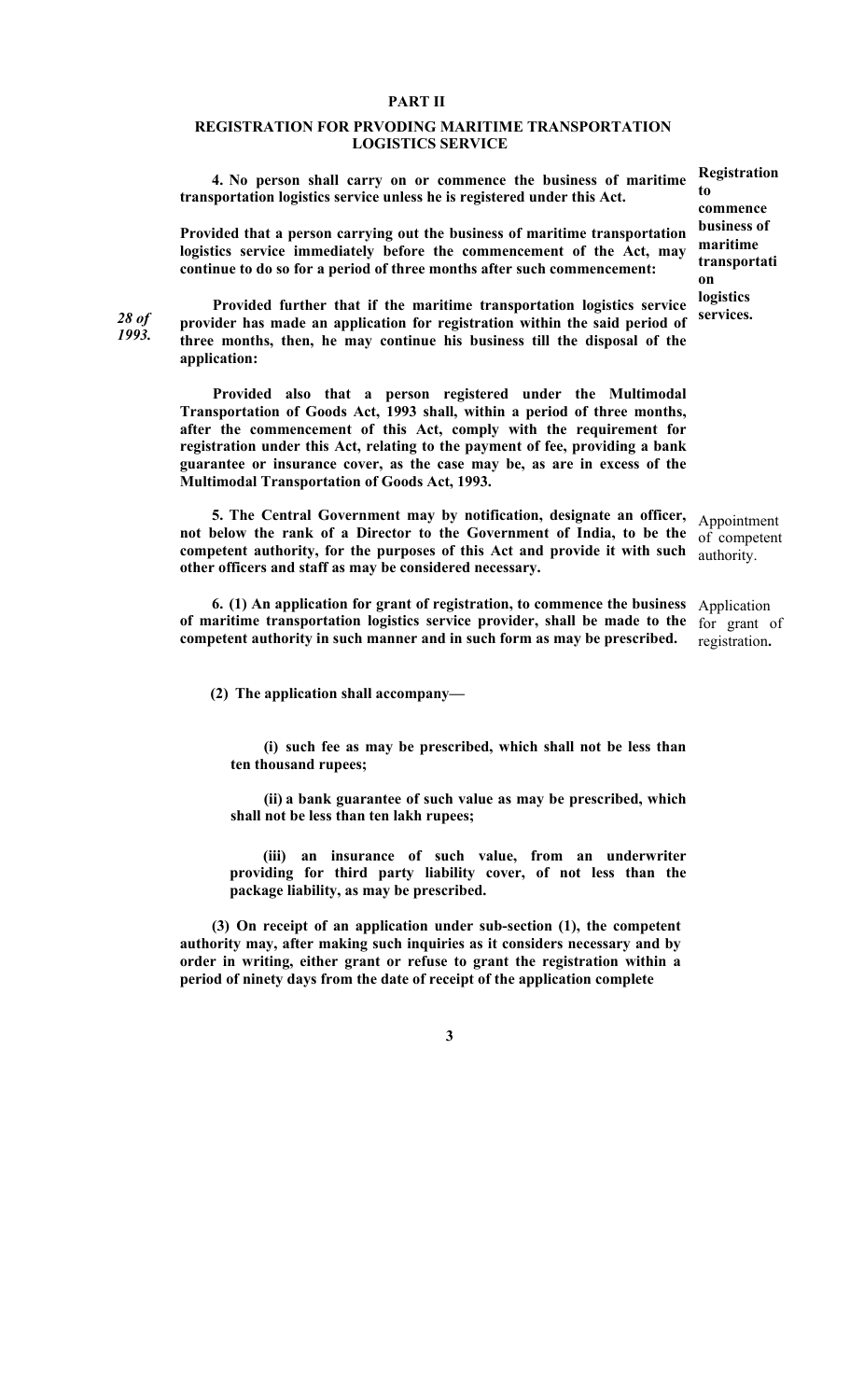**Provided that no order of refusal shall be made unless—** 

**(a) the applicant has been given a reasonable opportunity of being heard; and** 

**(b) the grounds on which registration is refused is recorded in the order.** 

**(4) A registration granted under this section—** 

**(a) shall be valid for a period of five years from the date of issue unless it is cancelled under section 11;** 

**(b) may be renewed from time to time after the expiry of five years, for a further period of five years in the manner specified under section 10; and** 

**(c) shall be in such form, and be subject to such conditions, as may be prescribed.** 

**(6) An application for registration under this Act shall only be considered from a person whose place of business is registered in India under any law for the time being in force.** 

**(7) The registration certificate shall be non transferable.** 

**7. (1) Every person who provides maritime transportation logistics service shall publish the tariff for the services provided by him in such manner as may be prescribed, and shall be bound by the tariff so published unless such tariff is modified in the manner aforesaid.**  Obligation of persons registered.

**(2) The tariff published under sub-section (1) shall not be modified to the disadvantage of the service receiver without giving prior notice in such manner as may be prescribed.** 

**8. The registration certificate and the published tariff shall be displayed at each and every premises of the maritime transportation logistics service provider at a conspicuous place accessible to the public.** 

**9. (1) No common carrier shall transport cargo on account of a shipper known to be a maritime transportation logistics service provider unless the carrier has ascertained that such service provider is registered under this Act.** 

**(2) No maritime transportation logistics service provider shall use a common carrier to transport cargo unless he has ascertained that the common carrier is registered under the provisions of this Act or the** 

**Display of registration certificate.** 

**Proof of compliance.**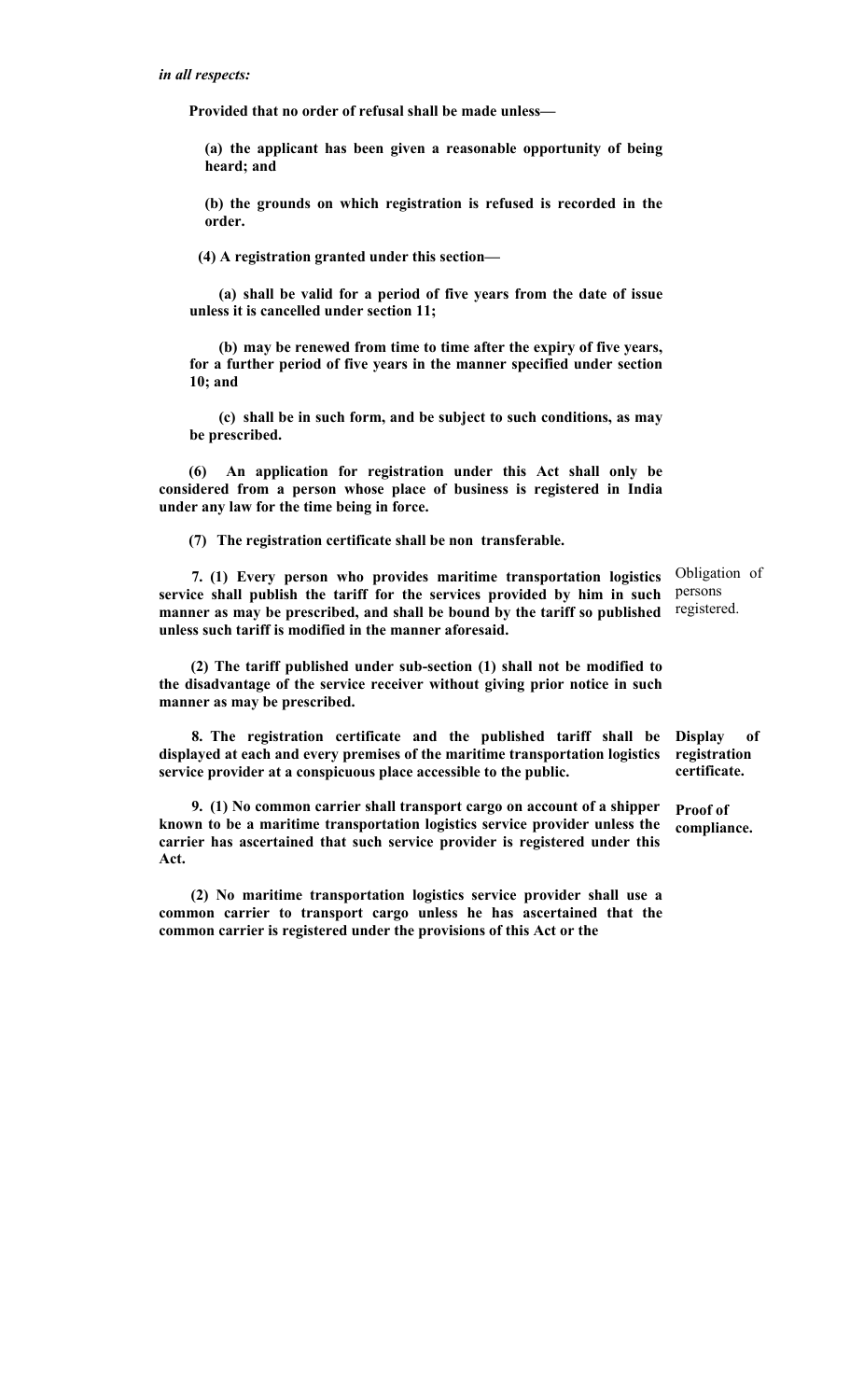**10. (1) An application for renewal of registration shall be made to the competent authority, not less than ninety days before the date of expiry mentioned in the registration certificate, in such form as may be prescribed and shall be accompanied by the fees and documents required under sub-section (2) of section 6.** 

**(2) The competent authority shall pass an order on the application for renewal of registration within a period of thirty days from the date of receipt of application complete in all respects.** 

**(3) On receipt of an application under sub-section (1), the competent authority may, after making such inquiries as it considers necessary and by order in writing, renew or refuse to renew the registration:** 

**Provided that no order of refusal shall be made except after giving the applicant a reasonable opportunity of being heard.** 

**11. (1) The registration made under this Act shall be subject to production of the bank guarantee and the insurance cover every year to the satisfaction of the competent authority.** 

**(2) The registration shall be deemed to be suspended from the date on which the bank guarantee or the insurance cover is lapsed.** 

**(3) The competent authority on a complaint or otherwise may, if it is satisfied, at any time after registration that prima facie sufficient grounds for cancellation of registration exists, issue orders for suspension of registration till the matter is finally disposed off.** 

**(5) The competent authority on a complaint or otherwise may, if it is satisfied, at any time after registration that—** 

**(a) .any declaration made in, or in relation to any application under this Act is incorrect or false; or** 

**(b) any provision of this Act or the rules made thereunder has been contravened by the maritime transportation logistics service provider,** 

**cancel the registration:** 

**Provided that considering the nature and circumstances of the contravention under this sub-section, the competent authority may impose a fine not exceeding ten lakh rupees in lieu of cancellation of the registration.** 

**(6) No order under this section shall be made without giving an opportunity of being heard to the maritime transportation logistics service** 

 **Renewal of registration.** 

**Termination, suspension and cancellation of registration.**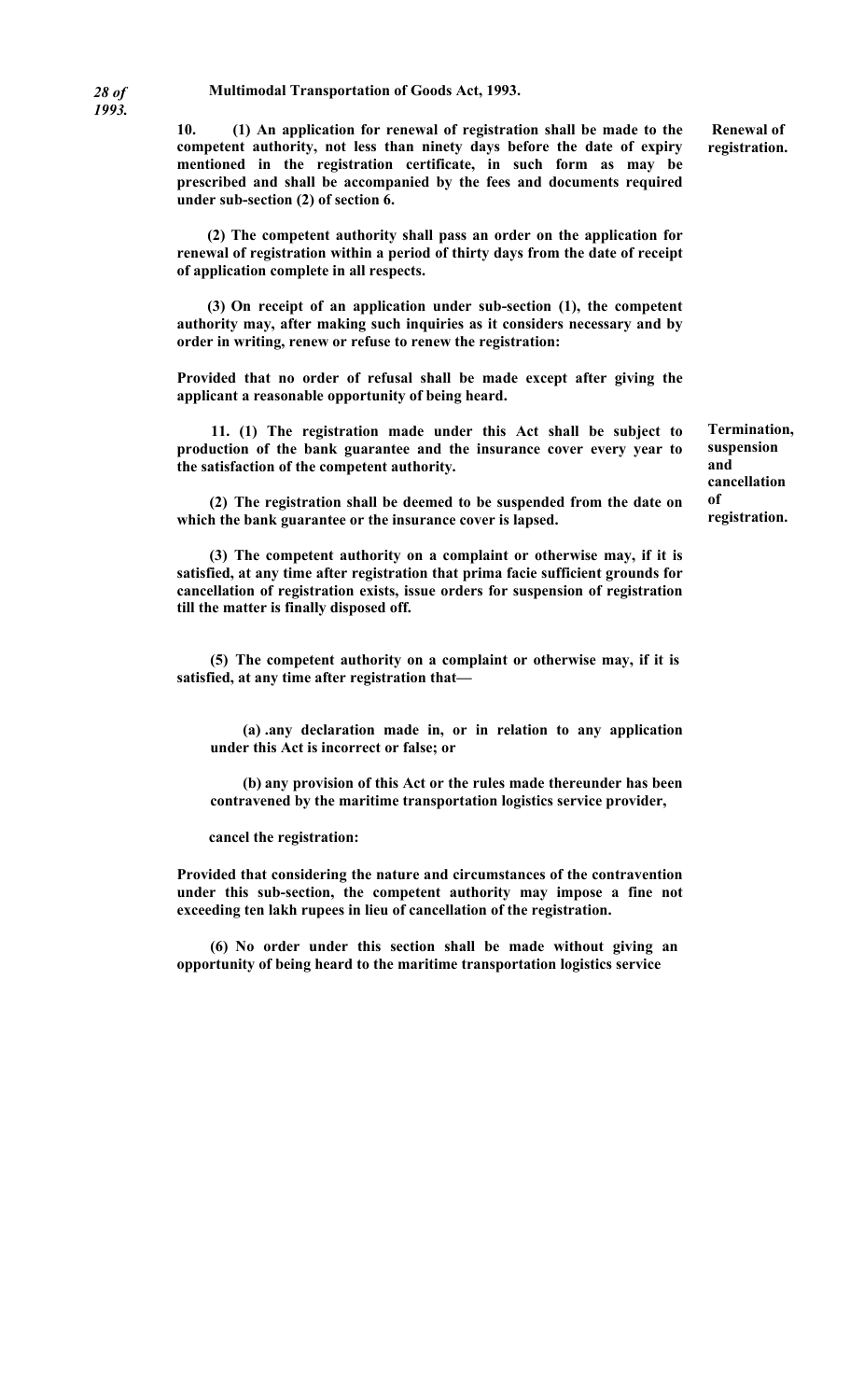*provider.* 

*12. In case of contravention of any provision of this Act or the rules made thereunder or any condition of the registration, if any service receiver is subjected to suffer any financial loss, then, the competent authority may direct to pay out of the fine, if any, imposed under the proviso to sub-section (5) of section 11, the financial loss and interest thereon to such receiver:* 

*Provided that if such fine is not paid or the fine so imposed is insufficient to make good the loss or if the registration is cancelled, the competent authority may realise the amount from the bank guarantee as may be required to compensate the service receiver towards the loss and the interest due thereon and for the satisfaction of the fine.* 

### *PART III*

## *TARIFF PUBLICATION SYSTEM*

*13. Every maritime transport logistic service provider shall in addition to publishing his tariff under section 7, make available his tariff to the public inspection in an automated tariff publication system as may be notified in the Official Gazette by the competent authority, showing thereon all its charges, classification, conditions and practices on its own or through any transport group that has been established and also the date of expiry of the bank guarantee provided by such service provider under this Act and the date of expiry of policy of the insurance obtained by him.* 

#### *PART IV*

#### *MANNER OF LODGING COMPLAINTS AND DISPOSAL THEREOF*

*14. (1) The shipper, consignee, consigner or any person who provides the maritime transport logistics service may make a complaint for violation of any provision of this Act or the rules made thereunder, in such manner as may be prescribed.* 

**(2)** *The competent authority or an officer authorised by it in this behalf shall investigate the complaint of violations of any provision of this Act or the rules made thereunder, received under sub-section (1) against the service provider.* 

*15. (1) Any person aggrieved by an order of the competent authority under this Act may, within a period of ninety days from the date on which the order is communicated to him, appeal to the appellate authority in such manner and on payment of such fees as may be prescribed:* 

*Provided that the appellate authority may entertain an appeal after the expiry of the said period and within a period of one year if it is satisfied that the appellant was prevented by sufficient cause from filing of the appeal in time.* 

**Compensation for financial loss suffered by** *service*  **receiver** 

**Manner of tariff publication.** 

**Making of complaints and disposal thereof.** 

**Appeals.**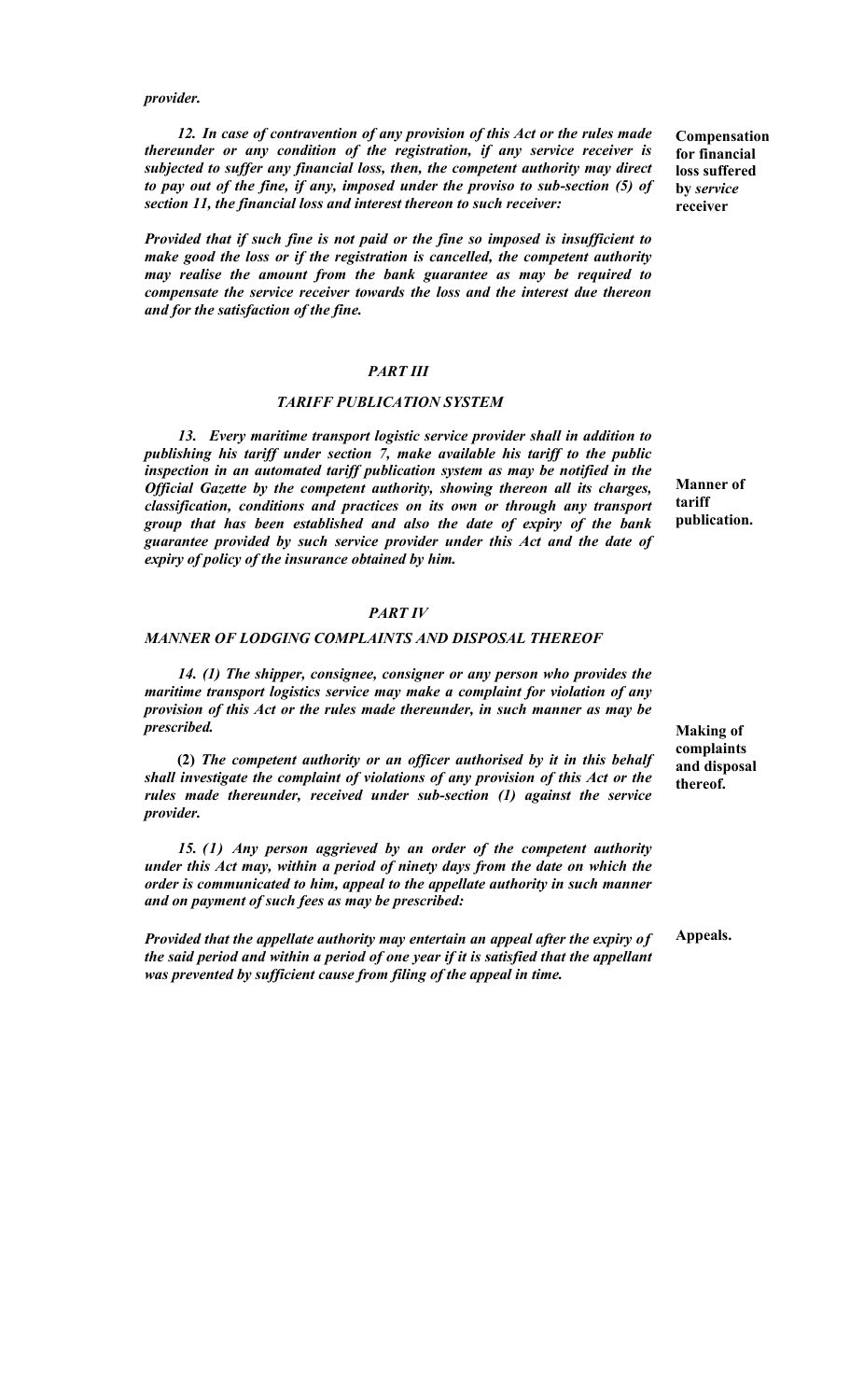*(2) On receipt of an appeal under sub-section (1), the appellate authority shall, after giving the parties a reasonable opportunity of being heard and after making such enquiry as it may consider necessary, dispose of the appeal within a period of ninety days, and the decision of the appellate authority thereon shall be final.* 

*16. (1) The Central Government may by notification, designate an officer, not below the rank of the Joint Secretary to the Government of India, to be the appellate authority, for the purposes of this Act.* 

*(2) The Central Government may, for efficient discharge of functions by the appellate authority, provide it with such officers and staff as the Government considers necessary.* 

### *PART V*

#### *MISCELLANEOUS*

*17. If any person, who is registered under this Act for providing maritime transportation logistics service, contravenes any provision of this Act or any rule made thereunder or who commits a breach of any of conditions of the registration, shall be punishable with a fine which may extend to ten lakh rupees.*  **Penalty.** 

*18. No suit, prosecution or other legal proceeding shall he against the competent authority, the appellate authority or any officer authorised by it in respect of anything in good faith done or intended to be done under this Act.*  **Indemnity.** 

*19. (1) The Central Government may, by notification in the Official Gazette, make rules for carrying out the purposes of this Act.* 

*(2) In particular, and without prejudice to .the generality of the foregoing power, such rules may provide for all or any of the following matters, namely:—* 

*(a) the form of application and the manner of making such application for grant of registration under sub-section (1) of section 6;* 

*(b) the fees to be paid under clause (i); the period for which, and the form in which, the bank guarantee is to be given under clause (ii); and the insurance cover under clause (iii) of sub-section (2) of section 6;* 

*(c) the form and the conditions of the registration under clause (c) of sub-section (5) of section 6;* 

*(d) the procedure and manner of publication and revision of tariff by the person registered for providing maritime transportation* 

**Power of Central Government to make rules.** 

**Appointment of appellate authority.**